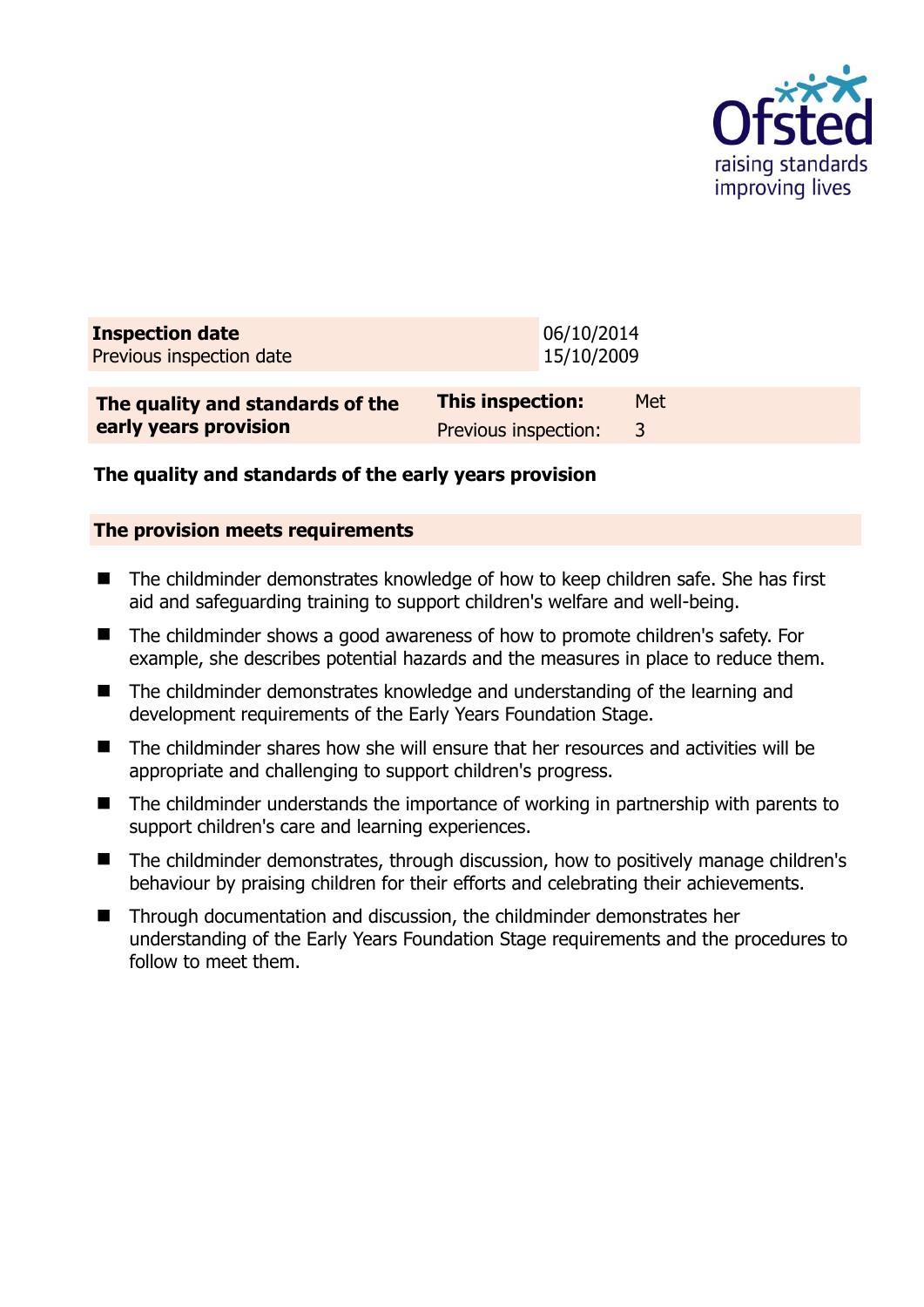## **Information about this inspection**

Inspections of registered early years provision are:

- scheduled at least once in every inspection cycle the current cycle ends on 31 July 2016
- scheduled more frequently where Ofsted identifies a need to do so, for example where provision was previously judged inadequate
- **•** brought forward in the inspection cycle where Ofsted has received information that suggests the provision may not be meeting the legal requirements of the Early Years Foundation Stage or where assessment of the provision identifies a need for early inspection
- **•** prioritised where we have received information that the provision is not meeting the requirements of the Early Years Foundation Stage and which suggests children may not be safe
- scheduled at the completion of an investigation into failure to comply with the requirements of the Early Years Foundation Stage.

There were no children present when this inspection took place. The findings in this report are based on evidence gathered from discussions with those who care for the children and an inspection of the premises, equipment and relevant documentation. Where there are no children present, no judgement is made on the quality of the early years provision as there is no reliable evidence on which to assess its impact on children. The report states whether the provider continues to meet the requirements of registration.

The provision is also registered on the voluntary and compulsory parts of the Childcare Register. This report includes a judgment about compliance with the requirements of that register.

## **Inspection activities**

- The inspector checked evidence of the childminder's suitability and qualifications.
- The inspector discussed with the childminder her understanding and knowledge of safeguarding.
- The inspector viewed areas of the home and garden available for childminding.
- $\blacksquare$ The inspector discussed with the childminder how she intends to deliver the educational programmes for children.
- $\blacksquare$ The inspector discussed with the childminder how she will work with parents to support children's care, well-being and learning.

**Inspector**  Hazel Went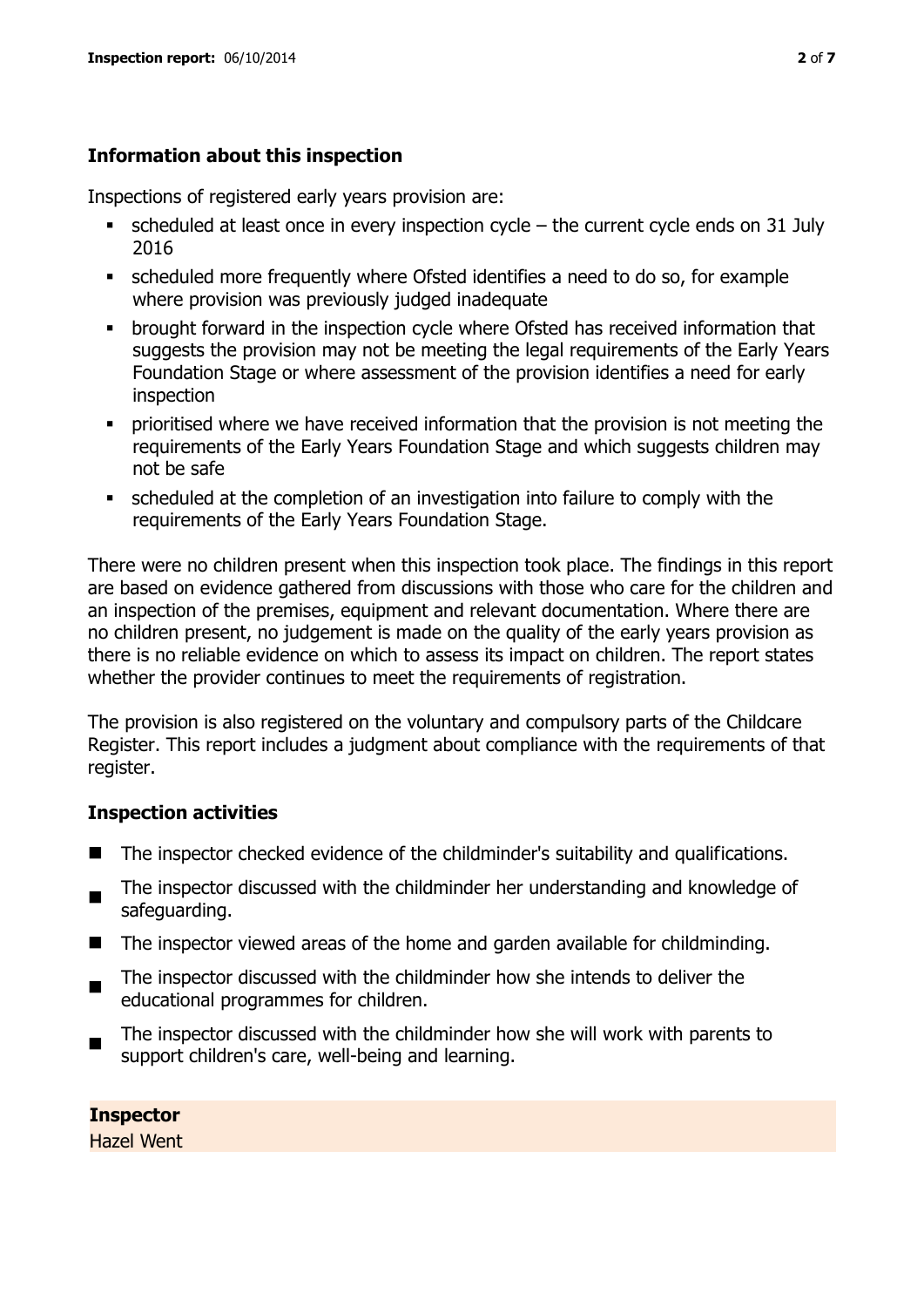## **Full report**

#### **Information about the setting**

The childminder registered in 2007 on the Early Years Register and compulsory and voluntary parts of the Childcare Register. She lives with her two children in a house in Sittingbourne. The ground floor of the house is available for childminding. There is an enclosed garden for outdoor play. The childminder offers a service from 7am until 7pm Monday to Friday all year. At the time of the inspection, there were no children on roll in the early years age range.

#### **The Childcare Register**

| The requirements for the compulsory part of the Childcare Register are | Met |
|------------------------------------------------------------------------|-----|
| The requirements for the voluntary part of the Childcare Register are  | Met |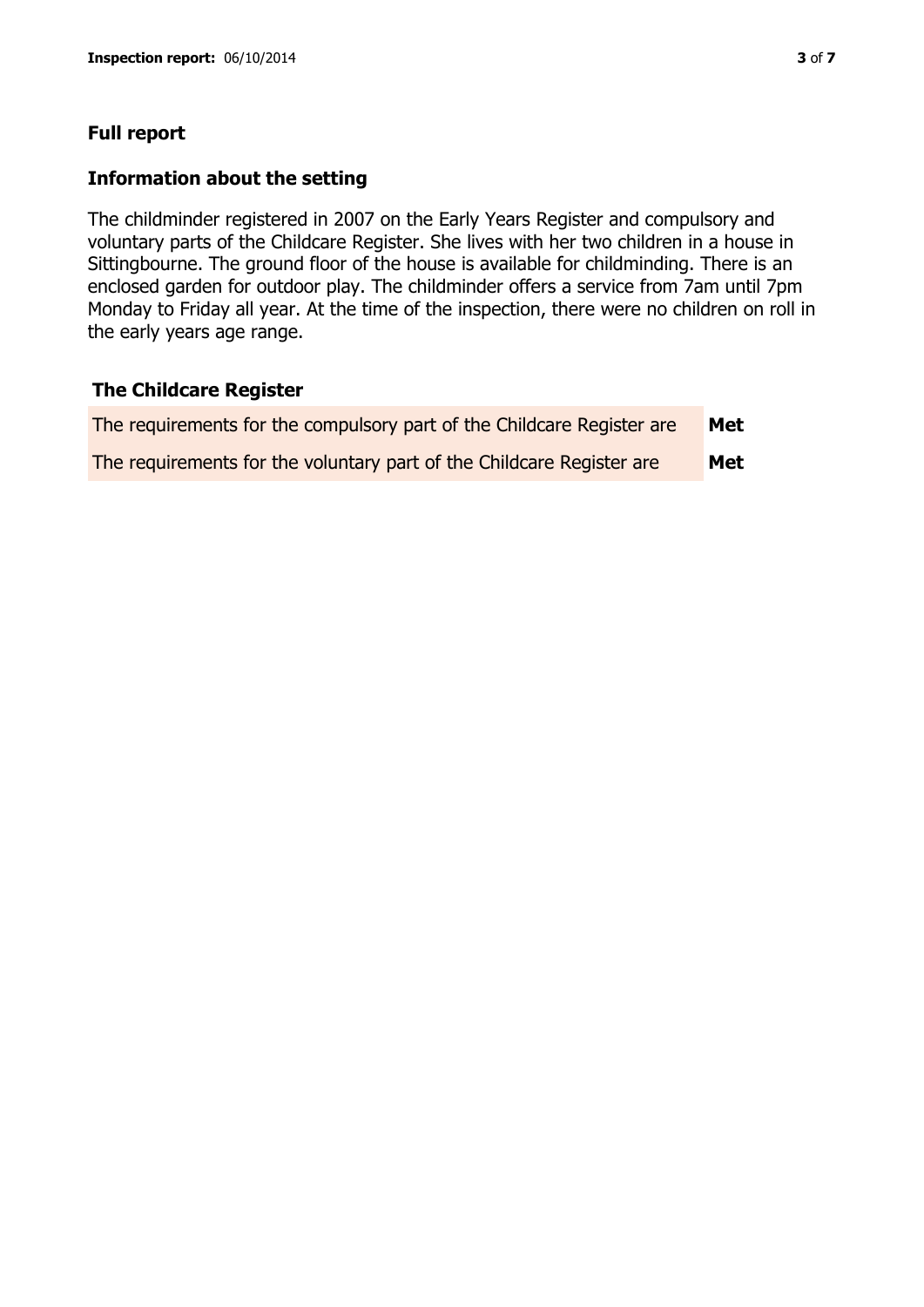# **What inspection judgements mean**

## **Registered early years provision**

| Grade   | <b>Judgement</b>        | <b>Description</b>                                                                                                                                                                                                                                                                                                                                                                                |
|---------|-------------------------|---------------------------------------------------------------------------------------------------------------------------------------------------------------------------------------------------------------------------------------------------------------------------------------------------------------------------------------------------------------------------------------------------|
| Grade 1 | Outstanding             | Outstanding provision is highly effective in meeting the needs<br>of all children exceptionally well. This ensures that children are<br>very well prepared for the next stage of their learning.                                                                                                                                                                                                  |
| Grade 2 | Good                    | Good provision is effective in delivering provision that meets<br>the needs of all children well. This ensures children are ready<br>for the next stage of their learning.                                                                                                                                                                                                                        |
| Grade 3 | Requires<br>improvement | The provision is not giving children a good standard of early<br>years education and/or there are minor breaches of the<br>safeguarding and welfare requirements of the Early Years<br>Foundation Stage. We re-inspect nurseries and pre-schools<br>judged as requires improvement within 12 months of the date<br>of inspection.                                                                 |
| Grade 4 | Inadequate              | Provision that is inadequate requires significant improvement<br>and/or enforcement action. The provision is failing to give<br>children an acceptable standard of early years education and/or<br>is not meeting the safeguarding and welfare requirements of<br>the Early Years Foundation Stage. It will be monitored and<br>inspected again within six months of the date of this inspection. |
| Met     |                         | There were no children present at the time of the inspection.<br>The inspection judgement is that the provider continues to<br>meet the requirements for registration.                                                                                                                                                                                                                            |
| Not met |                         | There were no children present at the time of the inspection.<br>The inspection judgement is that the provider does not meet<br>the requirements for registration.                                                                                                                                                                                                                                |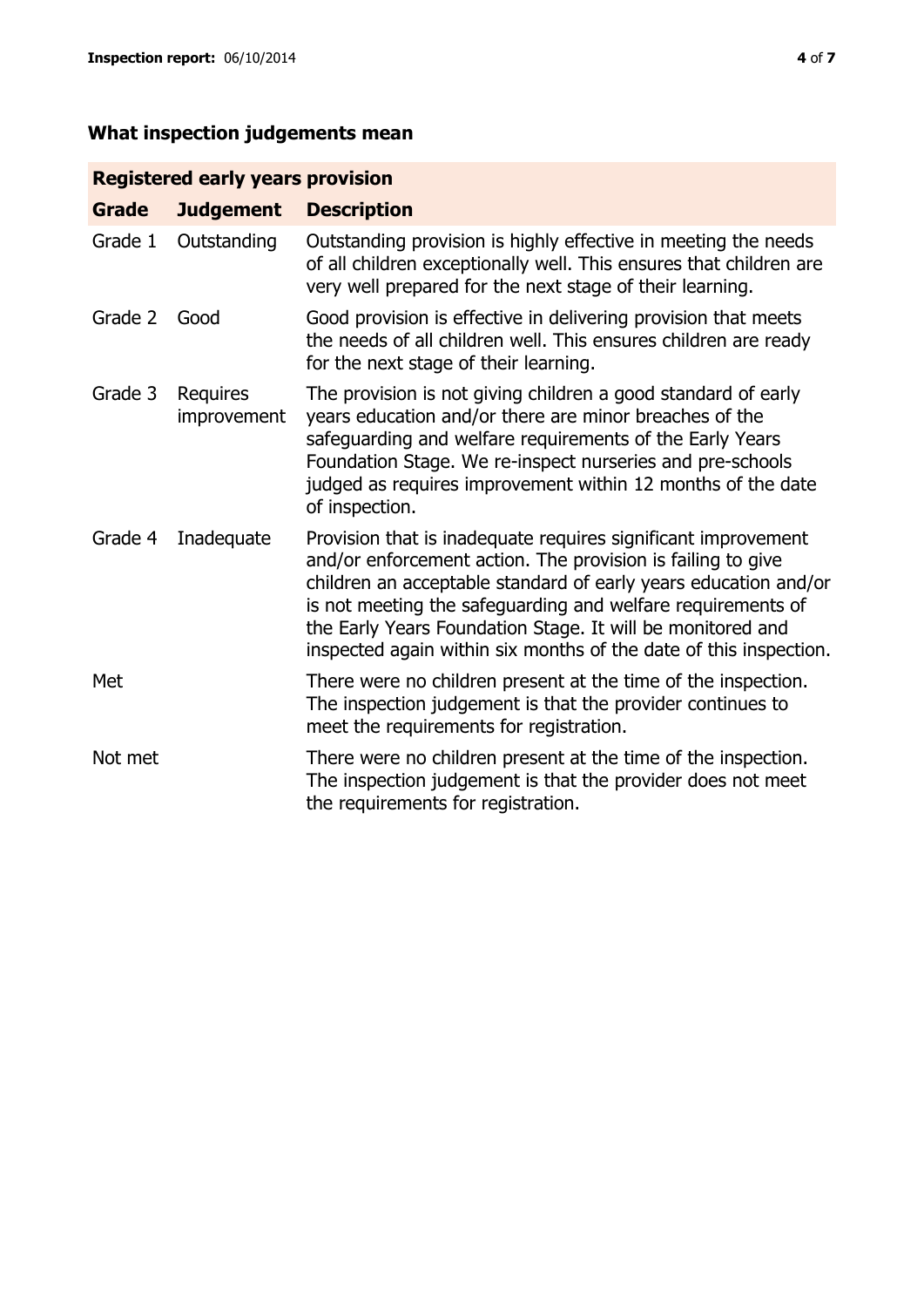## **Inspection**

This inspection was carried out by Ofsted under sections 49 and 50 of the Childcare Act 2006 on the quality and standards of provision that is registered on the Early Years Register. The registered person must ensure that this provision complies with the statutory framework for children's learning, development and care, known as the Early Years Foundation Stage.

## **Setting details**

| Unique reference number       | EY350513    |
|-------------------------------|-------------|
| <b>Local authority</b>        | Kent        |
| <b>Inspection number</b>      | 966706      |
| <b>Type of provision</b>      | Childminder |
| <b>Registration category</b>  | Childminder |
| <b>Age range of children</b>  | $0 - 8$     |
| <b>Total number of places</b> | 4           |
| Number of children on roll    | 5           |
| <b>Name of provider</b>       |             |
| Date of previous inspection   | 15/10/2009  |
| <b>Telephone number</b>       |             |

Any complaints about the inspection or the report should be made following the procedures set out in the guidance *'Complaints procedure: raising concerns and making complaints* about Ofsted', which is available from Ofsted's website: www.ofsted.gov.uk. If you would like Ofsted to send you a copy of the guidance, please telephone 0300 123 4234, or email enquiries@ofsted.gov.uk.

# **Type of provision**

For the purposes of this inspection the following definitions apply:

Full-time provision is that which operates for more than three hours. These are usually known as nurseries, nursery schools and pre-schools and must deliver the Early Years Foundation Stage. They are registered on the Early Years Register and pay the higher fee for registration.

Sessional provision operates for more than two hours but does not exceed three hours in any one day. These are usually known as pre-schools, kindergartens or nursery schools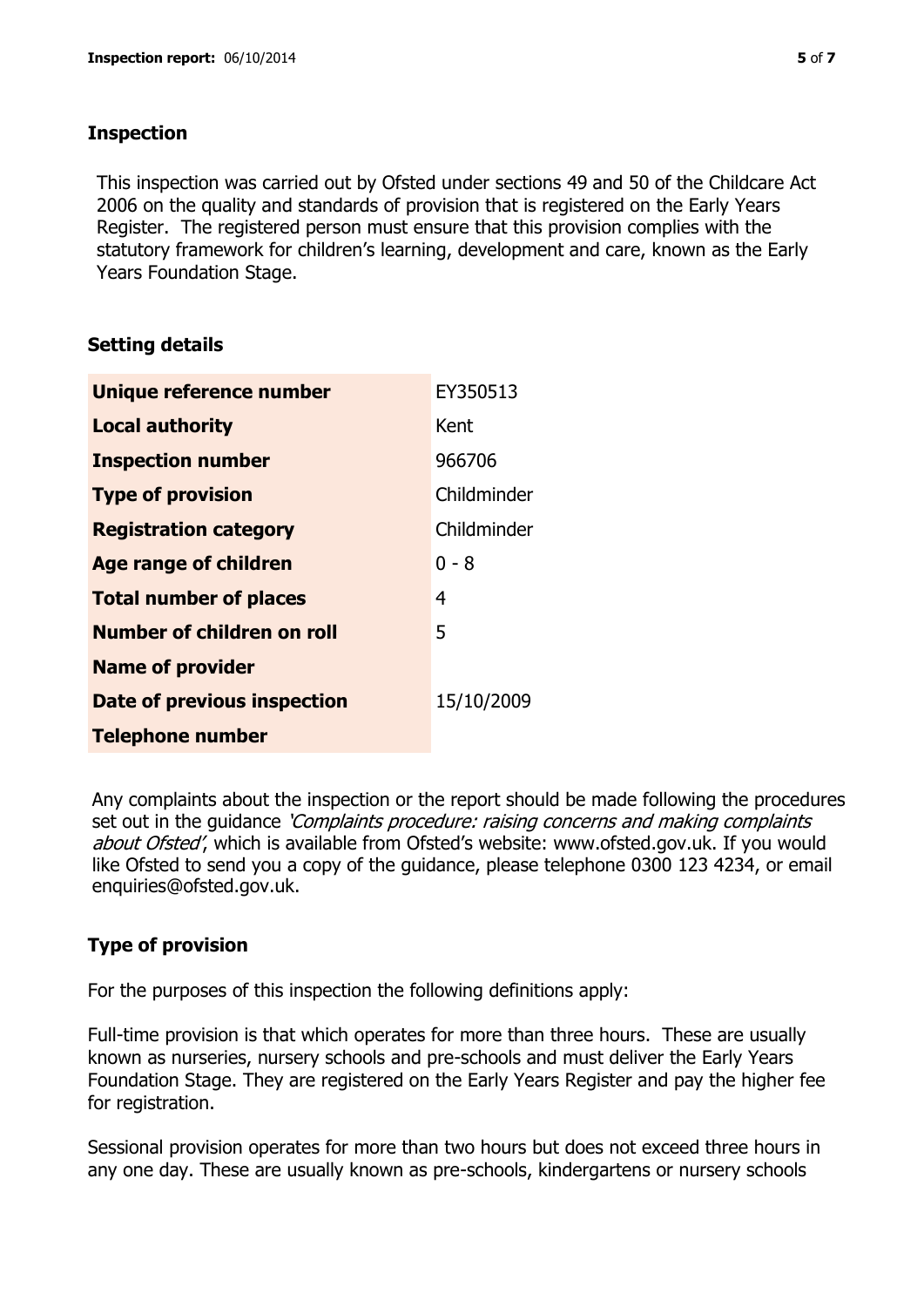and must deliver the Early Years Foundation Stage. They are registered on the Early Years Register and pay the lower fee for registration.

Childminders care for one or more children where individual children attend for a period of more than two hours in any one day. They operate from domestic premises, which are usually the childminder's own home. They are registered on the Early Years Register and must deliver the Early Years Foundation Stage.

Out of school provision may be sessional or full-time provision and is delivered before or after school and/or in the summer holidays. They are registered on the Early Years Register and must deliver the Early Years Foundation Stage. Where children receive their Early Years Foundation Stage in school these providers do not have to deliver the learning and development requirements in full but should complement the experiences children receive in school.